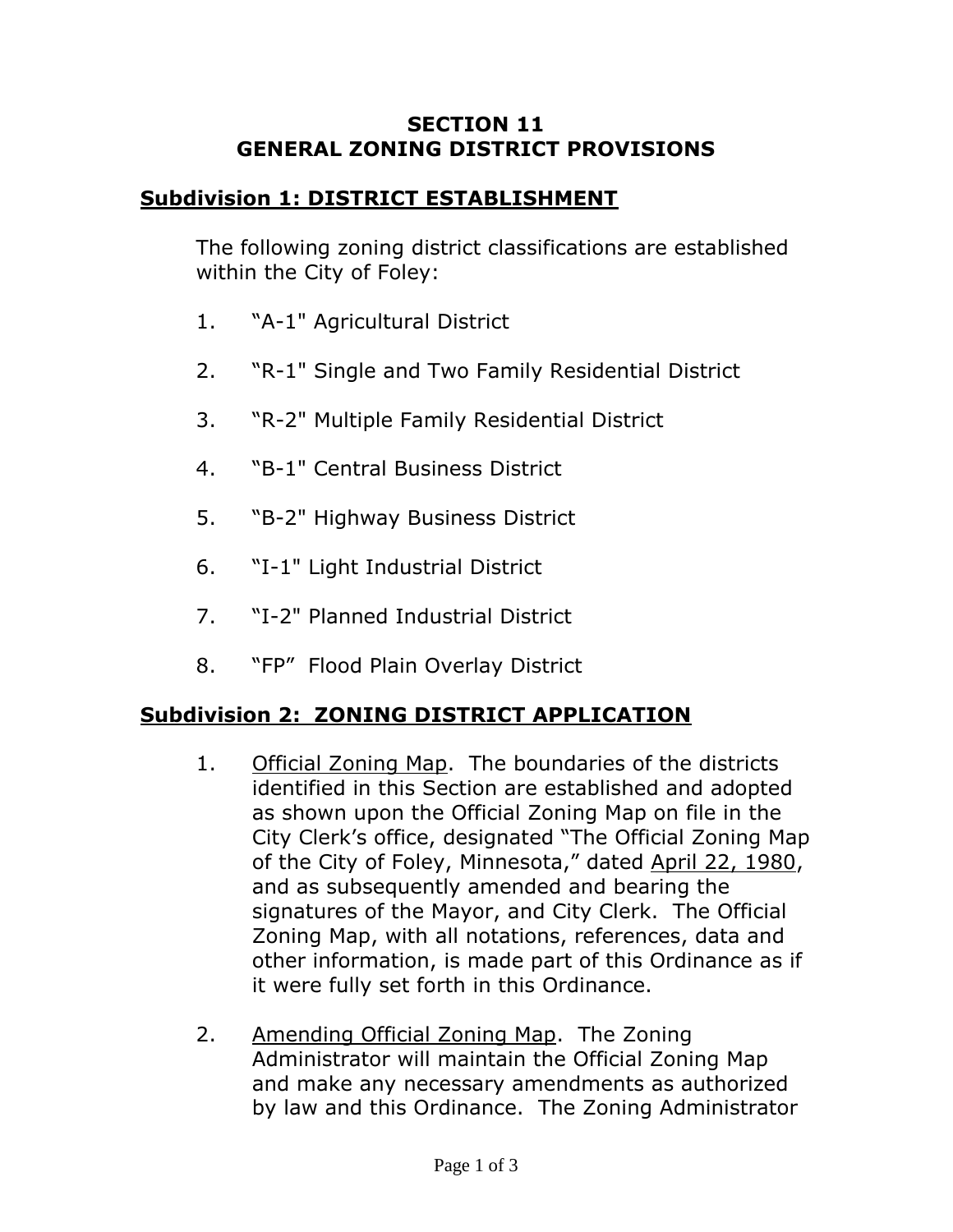will record all amendments to the Official Zoning Map on the Official Zoning Map within thirty (30) days after adoption by the City Council. The Official Zoning Map will be available for public inspection at all reasonable times during which the City Hall is customarily open.

3. Annexed Land. All land which may later become a part of the City of Foley through annexation will be automatically classified in the "A-1" Agricultural District until otherwise changed by amendment procedure as prescribed in Section 23 of this Ordinance.

# **Subdivision 3: ZONING DISTRICT BOUNDARIES**

The boundaries of districts are the centerlines of streets and alleys; the center of streams; the shorelines of rivers and lakes; the rear lot lines where there are not alleys; the sidelines of recorded lots or designated distances where land is unplatted.

## **Subdivision 4: USES NOT PROVIDED FOR WITHIN ZONING DISTRICTS**

- 1. Uses not provided for within zoning districts. Any solar energy system larger than 2 feet by 2 feet in size which is not mounted on a roof of a building is strictly prohibited. Private solar gardens and community solar gardens are also strictly prohibited.
- 2. Prohibited if not permitted. Whenever in any zoning district a use is not specifically permitted the use is considered prohibited.
- 3. Uses not listed. The City Council, the Planning Commission, or a property owner may request a study by the City to determine if the use is acceptable and if so what zoning district would be most appropriate and the determination as to conditions and standards relating to development of the use. The City Council and/or Planning Commission upon receipt of the staff